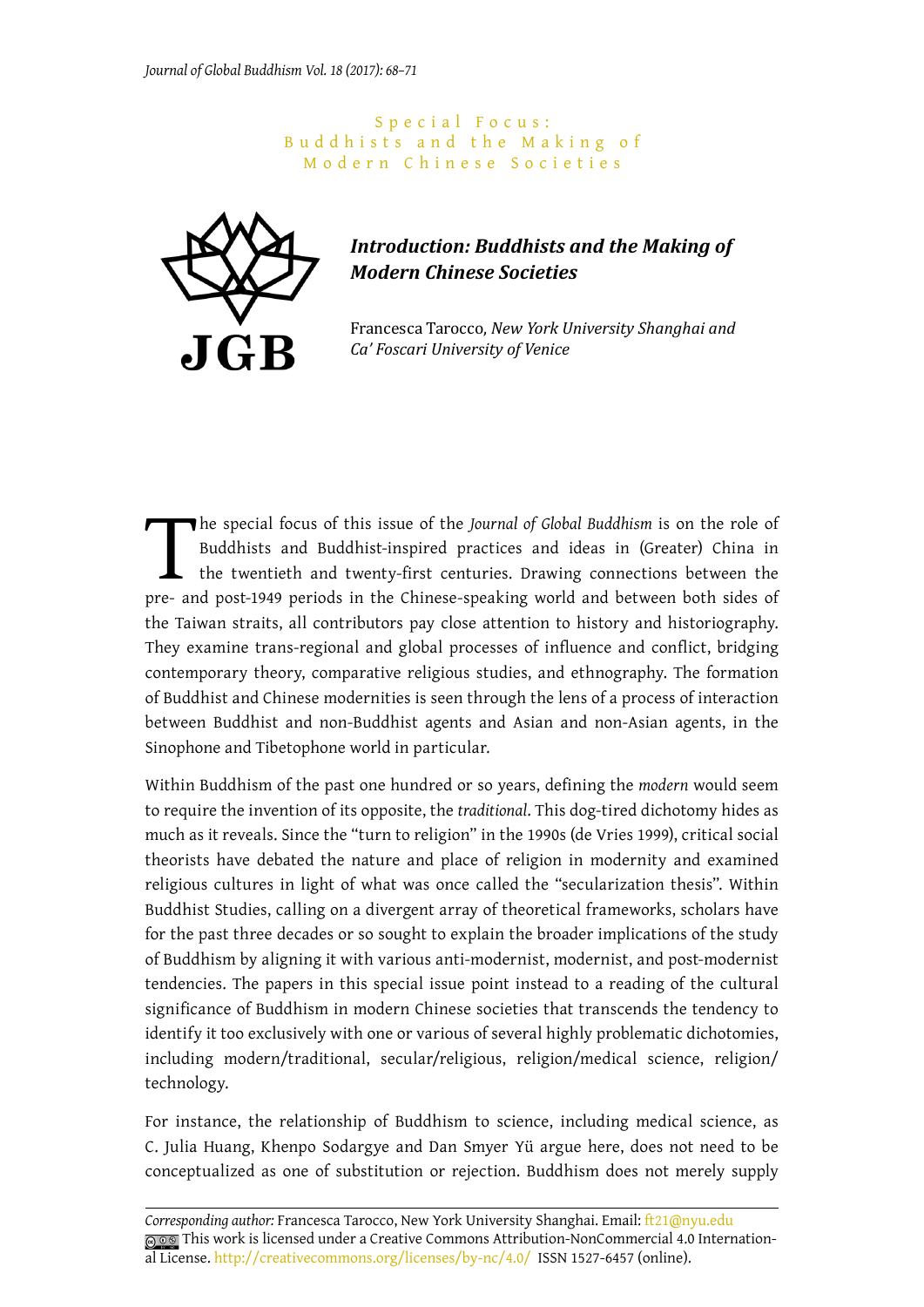some kind of meaning for life where the scientific worldview fails to provide one. On the contrary, the Buddhism-science dialogue stands out as a central theme in contemporary Sino-Tibetan Buddhist encounters. Science, reconceived as a neutral space of knowledge making, is utilized as an instrument of Buddhist conversion and, in the case of medical science in Tzu Chi (*Ciji*), a means to facilitate and legitimate its own existence. These two papers also speak to David's analysis of meditation, mindfulness and secularism, and of Tibetan Buddhists' use of the so-called science of the mind both within the Chinese nation-state and in exile.

How did "modernity" become legitimized in Buddhist discourse in the first decades of the twentieth century? What happened to native agency in this complex process of legitimation? In her paper on the Vinaya movement in Republican China, Daniela Campo alerts us to the fact that eminent monks of the inter-war period countered a complex set of issues, including the material and symbolic dispersion of the Buddhist monastic community and a pervasive anticlericalism. Their answers were grounded in monastic discipline. When institutional innovations did occur, it did not depart from the Vinaya.

As for the widespread idea that the expansion of modern communication technologies would necessarily bring about the dissolution of religious authority (Stolow 2005), in my own essay I argue that digital and social media have visibly extended their reach into the mundane core of Buddhist everyday life and that, moreover, Buddhist clerics are skillfully extending their mediated reach in examples ranging from televangelism, to cassette sermons, to internet blogging and WeChat. Not unlike consumers elsewhere, Chinese and Taiwanese daily engage with a plethora of piously coded objects wherein Buddhists' "charisma and aura find new ways to infuse themselves into mass-produced artifacts" (Tarocco 2011: 640).

Understanding regimes of Buddhist knowledge and practice in modern Chinese societies means delving into their histories to examine the political and social routes by which ideas, policies and institutions were brought into being. The Vinaya movement of the first half of the twentieth century played a fundamental role in helping the monastic community strengthen its political legitimation. Using an approach that complicates the representation of the modern evolution of Chinese Buddhism by stressing the efforts of Republican monastic leaders to promote Chinese Vinaya in practice and in discourse, Campo shows how the criteria envisioned by the nation-state for religious legitimation were not new. Rather, they were in line with late imperial standards of religious orthodoxy. Preoccupations with modernity did not always entail modern solutions but rather a composition of recuperation and novelties.

C. Julia Huang deepens our comparative understanding of the relationship between Buddhism and medical care by focusing on the lay Buddhist charitable movement under monastic leadership Tzu Chi. Referencing Erik Hammerstrom's work on Buddhist critiques of scientism during the first half of the twentieth century (2015), she shows that the Taiwanese case harkens back to earlier debates between the sciences and Buddhism in Republican China. Ultimately, she argues, the process of bestowing sacramental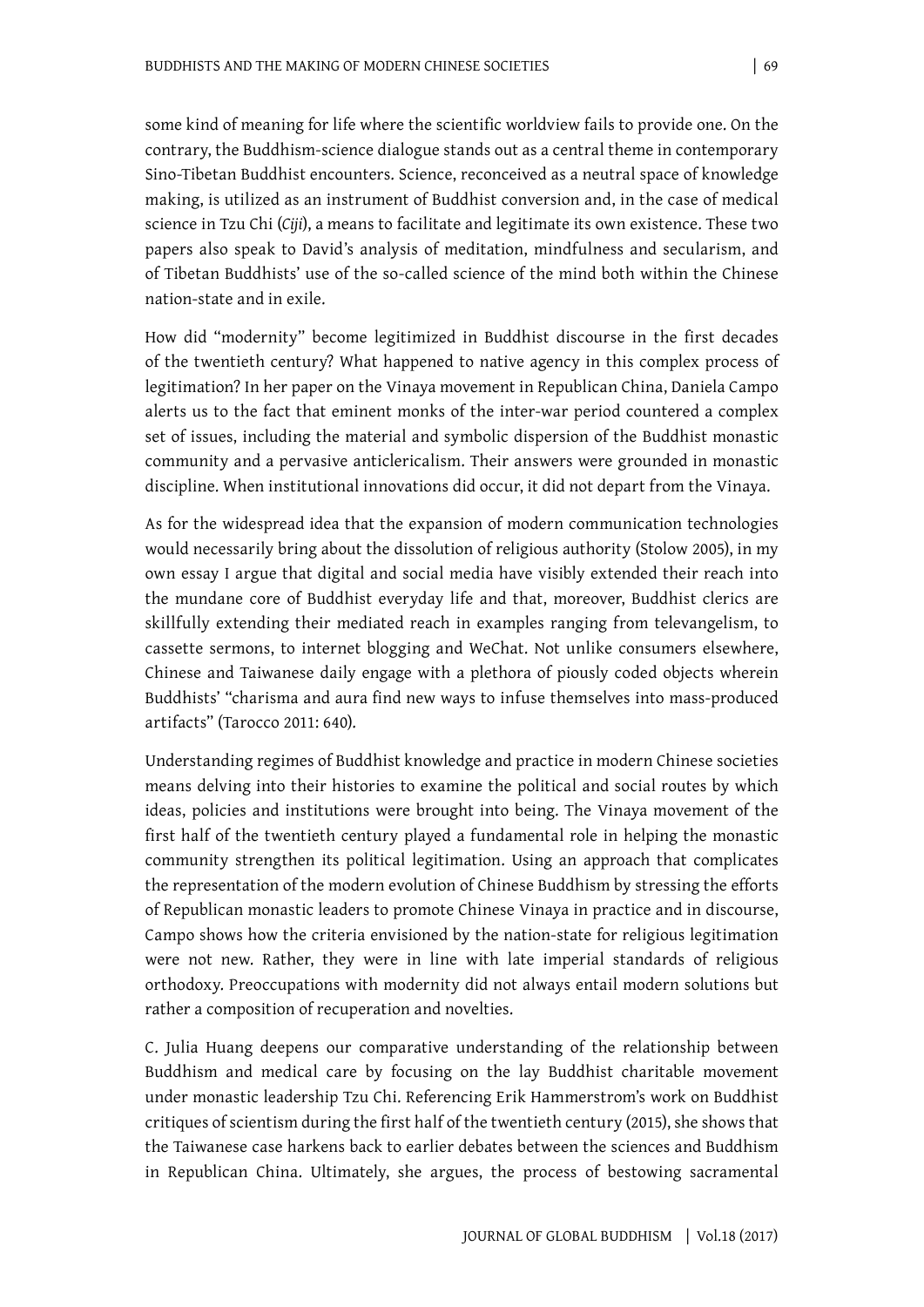meanings on the scientific constitutes a Buddhist-inspired effort to sacralize medical science in modern Chinese societies. In fact, the Buddhism-science dialogue is a central theme in contemporary Sino-Tibetan encounters as well, where Tibetan Buddhism is one of the fastest growing religions among urban Chinese in the twenty-first century. Dan Smyer Yü and Khenpo Sodargye find that, on the one hand, Tibetan teachers reject scientism, and, on the other, they reconstruct Buddhism as a science in its own right. Within China, they critique the epistemology and social effects of secularism and make sustained efforts to reclaiming the social legitimacy of Buddhism. David McMahan's focus on the broad contours of the interlacing between Buddhism and secularism offers a solid background against which to examine some distinctive features of Buddhism in the modern Chinese cultural world. After looking at specific examples that illustrate the diversity of the religious-secular binary, he shows how it drives the transformations of Chinese Buddhist religious traditions as they refashion practices in the context of rapidly evolving socio-political landscapes. In the closing essay on what I call "Buddhist technoculture", I argue that the study of the communicative fabric of the social media life of Chinese monks and nuns sheds light on the role that digital technology plays in the processes of re-articulation of their relationship with other practitioners and on Chinese/Taiwanese society as a whole. While discrete projects of secularism come up against strategies and aspirations of a religious nature, I stress that the present moment must be understood in the context of a theory that accounts for all kinds of mediation in human sociality, and which thus allows us to connect social realities to Buddhism's own history of sophisticated investment in objectification and mediation in China and the rest of East Asia.

All the essays in this special issue make the comparative case that one cannot study the historical trajectories of Buddhism in the twentieth and twenty-first centuries without a trans-regional perspective. Ultimately, what emerges from these studies is an alternative critical paradigm leading towards a more granular assessment of differing cultural perspectives on the relationship between tradition and modernity in Chinese societies and a step towards a fuller account of the history of Buddhism, religion, and secularism that gives due weight to several crucial but complex developments from the mid-nineteenth century onwards.

Earlier drafts of four of five articles in this special issue – by Daniela Campo, David McMahan, C. Julia Huang, and Khenpo Sodargye and Dan Smyer Yü – were presented as papers at the workshop "Buddhisms in Modern China: Between resistance, secularism and new religiosities" (Göttingen 14-16 May, 2014), while my own article was added at a later stage. The organizers of the original workshop, Axel Schneider and Dan Smyer Yü, wish to gratefully acknowledge funding from the German Ministry of Education Fund for the "Politics of the New" project at the CeMIS-CeMEAS Transregional Research Network (CETREN), the University of Göttingen, and a Fritz Thyssen Stiftung Conference Grant. We are particularly grateful to the editors of the *Journal of Global Buddhism*, Martin Baumann, Jovan Maud and Cristina Rocha for their enthusiastic support and for their